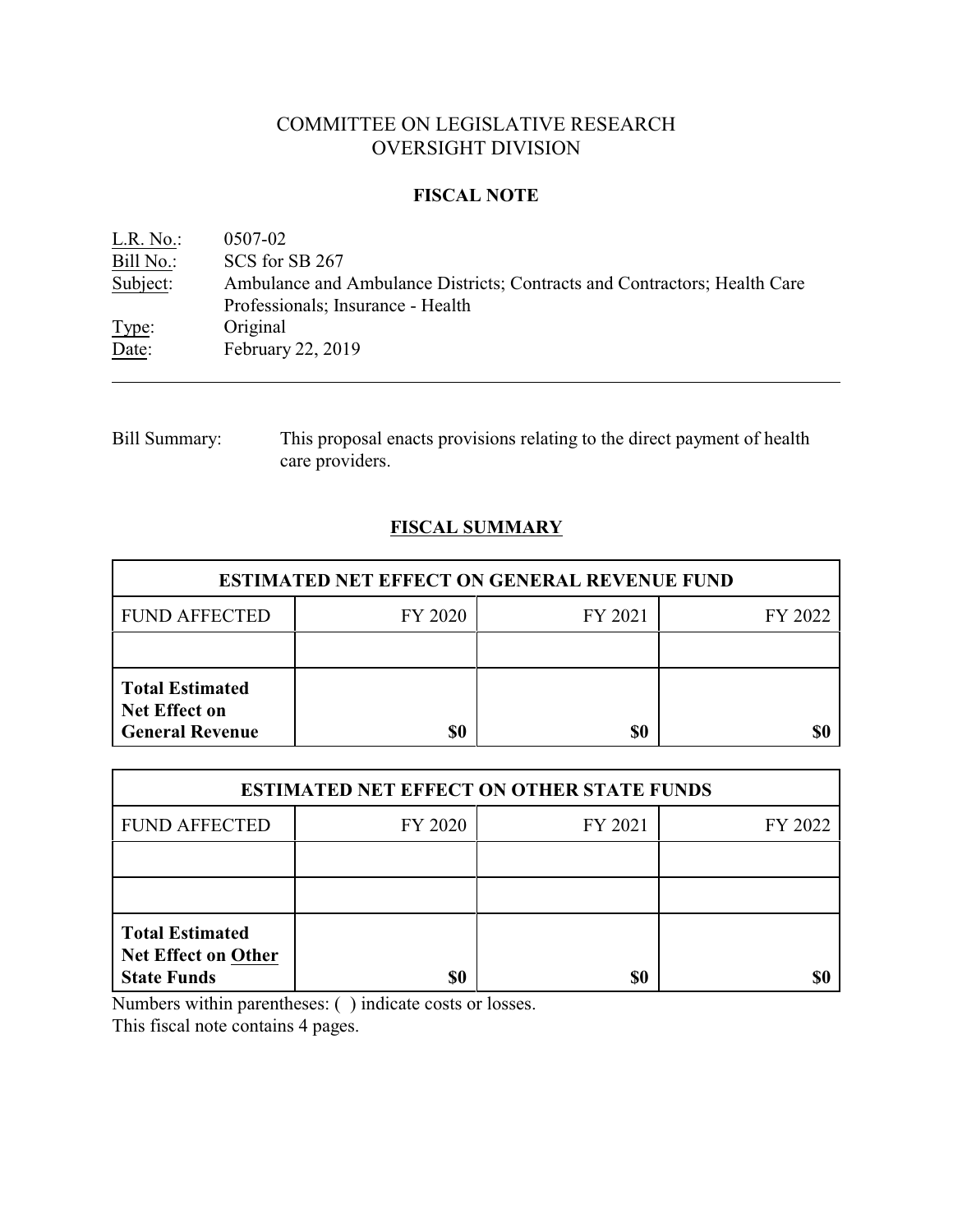L.R. No. 0507-02 Bill No. SCS for SB 267 Page 2 of 4 February 22, 2019

| <b>ESTIMATED NET EFFECT ON FEDERAL FUNDS</b>                        |         |         |         |  |  |
|---------------------------------------------------------------------|---------|---------|---------|--|--|
| <b>FUND AFFECTED</b>                                                | FY 2020 | FY 2021 | FY 2022 |  |  |
|                                                                     |         |         |         |  |  |
|                                                                     |         |         |         |  |  |
| <b>Total Estimated</b><br>Net Effect on All<br><b>Federal Funds</b> | \$0     | \$0     |         |  |  |

| <b>ESTIMATED NET EFFECT ON FULL TIME EQUIVALENT (FTE)</b>    |         |         |         |  |
|--------------------------------------------------------------|---------|---------|---------|--|
| <b>FUND AFFECTED</b>                                         | FY 2020 | FY 2021 | FY 2022 |  |
|                                                              |         |         |         |  |
|                                                              |         |         |         |  |
| <b>Total Estimated</b><br><b>Net Effect on</b><br><b>FTE</b> |         |         |         |  |

 $\Box$  Estimated Net Effect (expenditures or reduced revenues) expected to exceed \$100,000 in any of the three fiscal years after implementation of the act.

| <b>ESTIMATED NET EFFECT ON LOCAL FUNDS</b> |         |         |         |  |
|--------------------------------------------|---------|---------|---------|--|
| <b>FUND AFFECTED</b>                       | FY 2020 | FY 2021 | FY 2022 |  |
| <b>Local Government</b>                    | \$0     | \$0     | \$0     |  |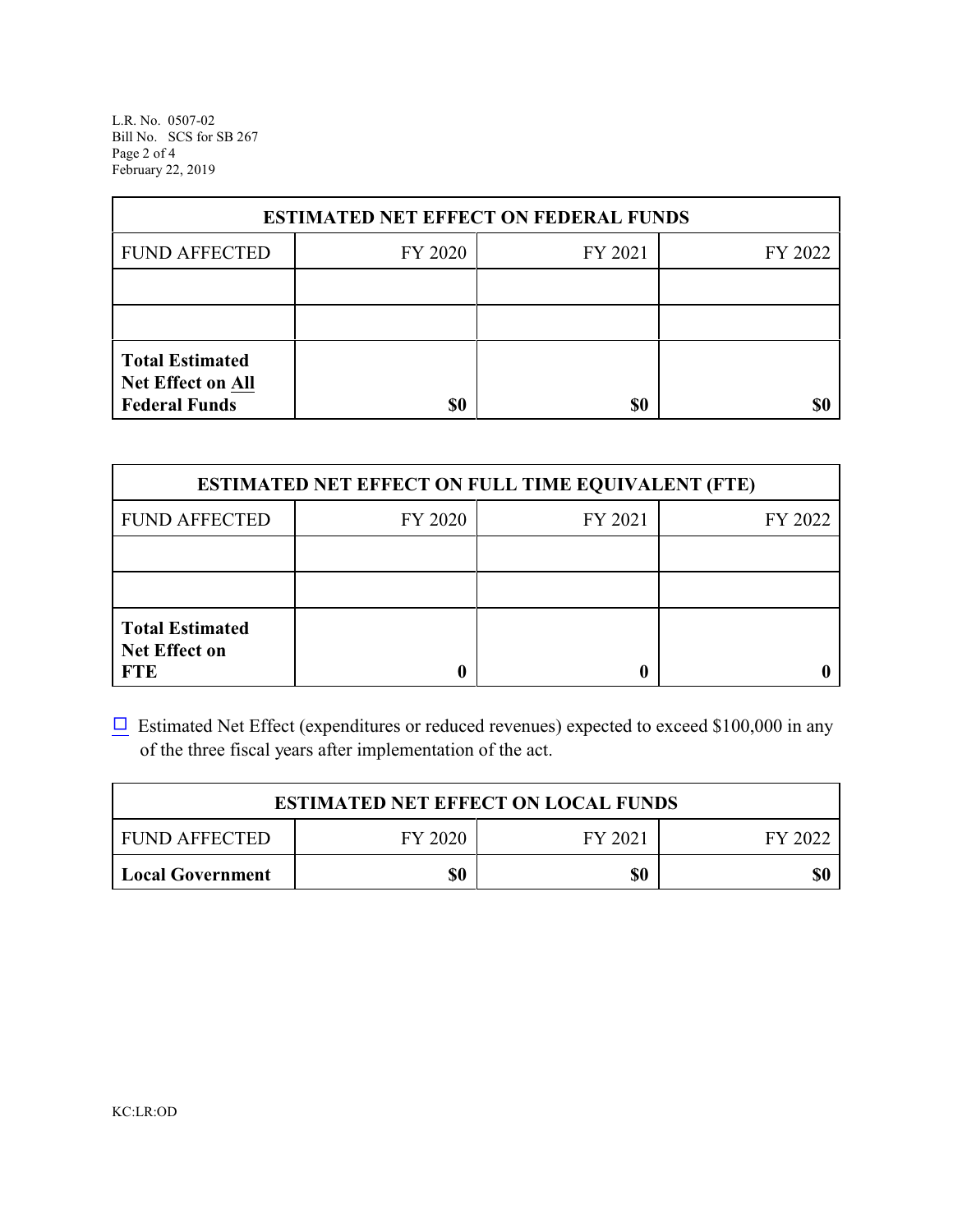L.R. No. 0507-02 Bill No. SCS for SB 267 Page 3 of 4 February 22, 2019

#### **FISCAL ANALYSIS**

### ASSUMPTION

Officials from the **Department of Insurance, Financial Institutions and Professional Registration**, the **Department of Health and Senior Services**, the **Missouri Consolidated Health Care Plan**, the **Department of Transportation** and the **Missouri Department of Conservation** each assume the proposal will have no fiscal impact on their respective organizations.

In response to a previous version, officials from the **Department of Social Services** assumed the proposal will have no fiscal impact on their organization.

Officials from the **Office of Administration** defer to the Missouri Consolidated Health Care Plan to estimate the fiscal impact of the proposed legislation on their respective organization.

Officials from the **Department of Public Safety** - **Missouri Highway Patrol** defer to the Department of Transportation to estimate the fiscal impact of the proposed legislation on their respective organization.

**Oversight** notes that the above mentioned agencies have stated the proposal would not have a direct fiscal impact on their organization. Oversight does not have any information to the contrary. Therefore, Oversight will reflect a zero impact on the fiscal note.

| FISCAL IMPACT - State Government | FY 2020<br>$(10 \text{ Mo.})$ | FY 2021    | FY 2022                       |
|----------------------------------|-------------------------------|------------|-------------------------------|
|                                  | <u>\$0</u>                    | <u>\$0</u> | $\underline{\underline{\$0}}$ |
| FISCAL IMPACT - Local Government | FY 2020<br>$(10 \text{ Mo.})$ | FY 2021    | FY 2022                       |
|                                  | <u>\$0</u>                    | <u>\$0</u> | $\underline{\underline{\$0}}$ |

#### FISCAL IMPACT - Small Business

No direct fiscal impact to small businesses would be expected as a result of this proposal.

KC:LR:OD